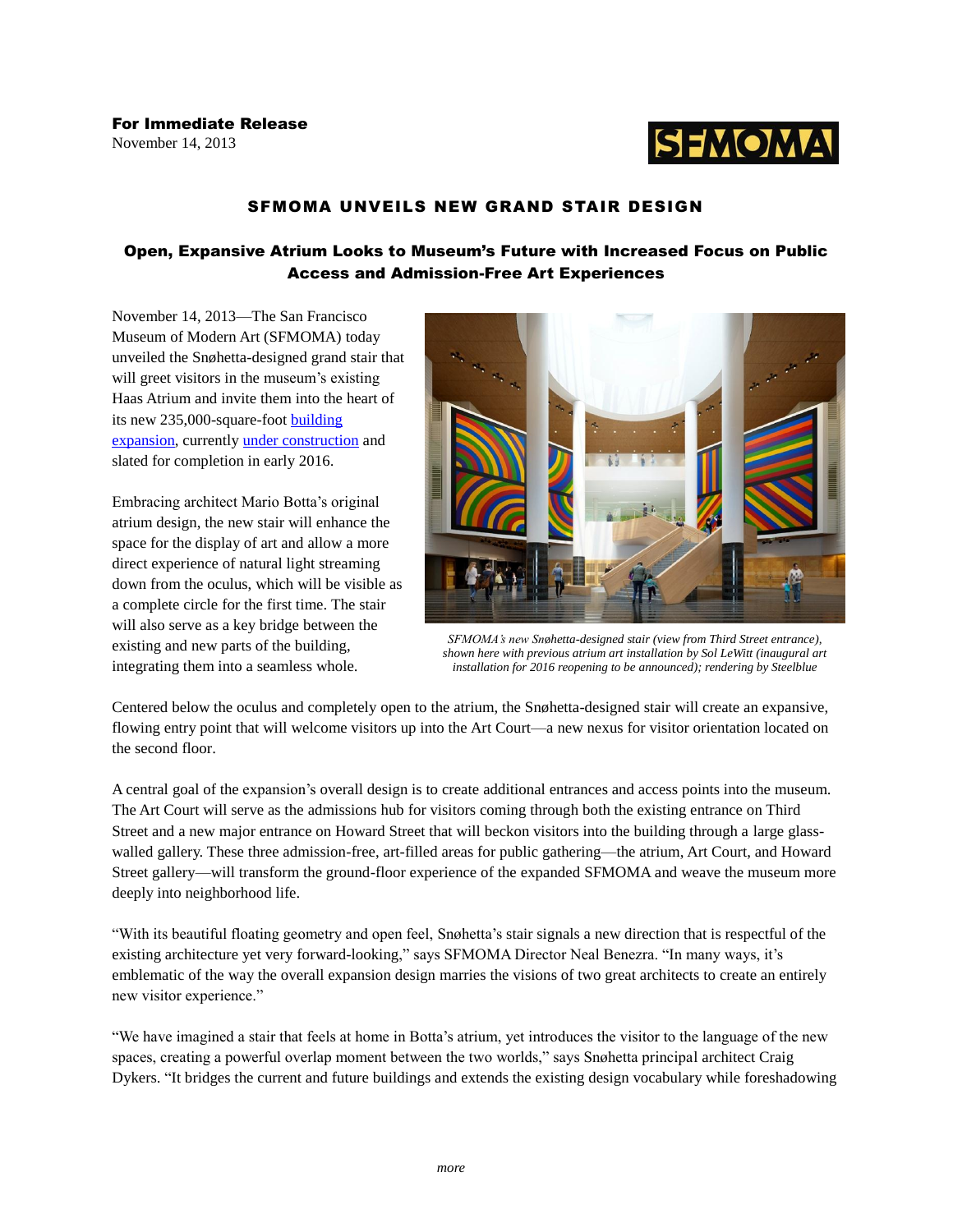that of the new Snøhetta addition. Most importantly, the new stair serves the next stage in the trajectory of the museum, which is about reaching out, embracing a wider public, and becoming more extroverted."



*SFMOMA's new Sn*ø*hetta-designed stair (side view), shown here with previous atrium art installation by Sol LeWitt (inaugural art installation for 2016 reopening to be announced); rendering by Steelblue*

### Completely New Atrium Experience

The stair spans a single rise, from the ground level of the Haas Atrium to the Art Court on the second floor, signaling that the continuation of one's journey is directly ahead and keeping views toward that space open and transparent. Rather than following a straight or spiral configuration, Snøhetta's variation on a switchback design is inspired by the notion of traversing an incline. This zigzag movement will slow visitors as they climb through a beloved part of the museum and encourage them to pause and take in the beauty of the atrium and the art installed there.

"The stair also creates a wonderful landscape moment that relates to the building's urban surroundings, evoking San Francisco's signature terrain of hills and terraces," says Dykers.

Ascending the initial rise, the visitor will face a monumental artwork on the right side of atrium, then turn 90 degrees at the first landing to face the installation at left—in both cases experiencing a direct, intimate view unobstructed by columns. With one more turn, the stair then straightens out at the top, luring visitors into the Art Court with views of a new large-scale vertical garden located in an outdoor sculpture terrace that spans the entire width of the building.

As visitors descend the stair, two landings will offer sweeping views over the atrium's social activities and art installations. Loose seating around the base will complete the structure's asymmetrical geometry, and the deep jog in the stair's freestanding sculptural form will allow people to stand at its center. The materials used—wood, glass, and terrazzo—are the core palette of the expansion and complement the stone and timber of the existing building.

## A Thoughtful Approach

Based on audience-growth estimates and extensive analysis of pedestrian circulation and ticketing functions, Snøhetta's stair configuration will ease visitor flow while preserving the overall character of Botta's original atrium as a dynamic, open plaza. It is projected that the majority of SFMOMA's visitors will continue to enter the museum from the main entrance on Third Street.

"In 2011, when we first shared with Botta the need to replace the stair in order for the building to function, he met the news with gracious understanding," says Ruth Berson, SFMOMA deputy director of curatorial affairs, who also serves as staff lead on the museum's expansion project. "There was never a question about necessity, given anticipated increases in attendance."

"While grand in dimensions, the stair's impressive cantilevered construction gives it a very modest footprint," says Dykers. "And its atypically low walls make it feel smaller than it is, which gives the atrium a new, open, airy, character that looks to SFMOMA's future."